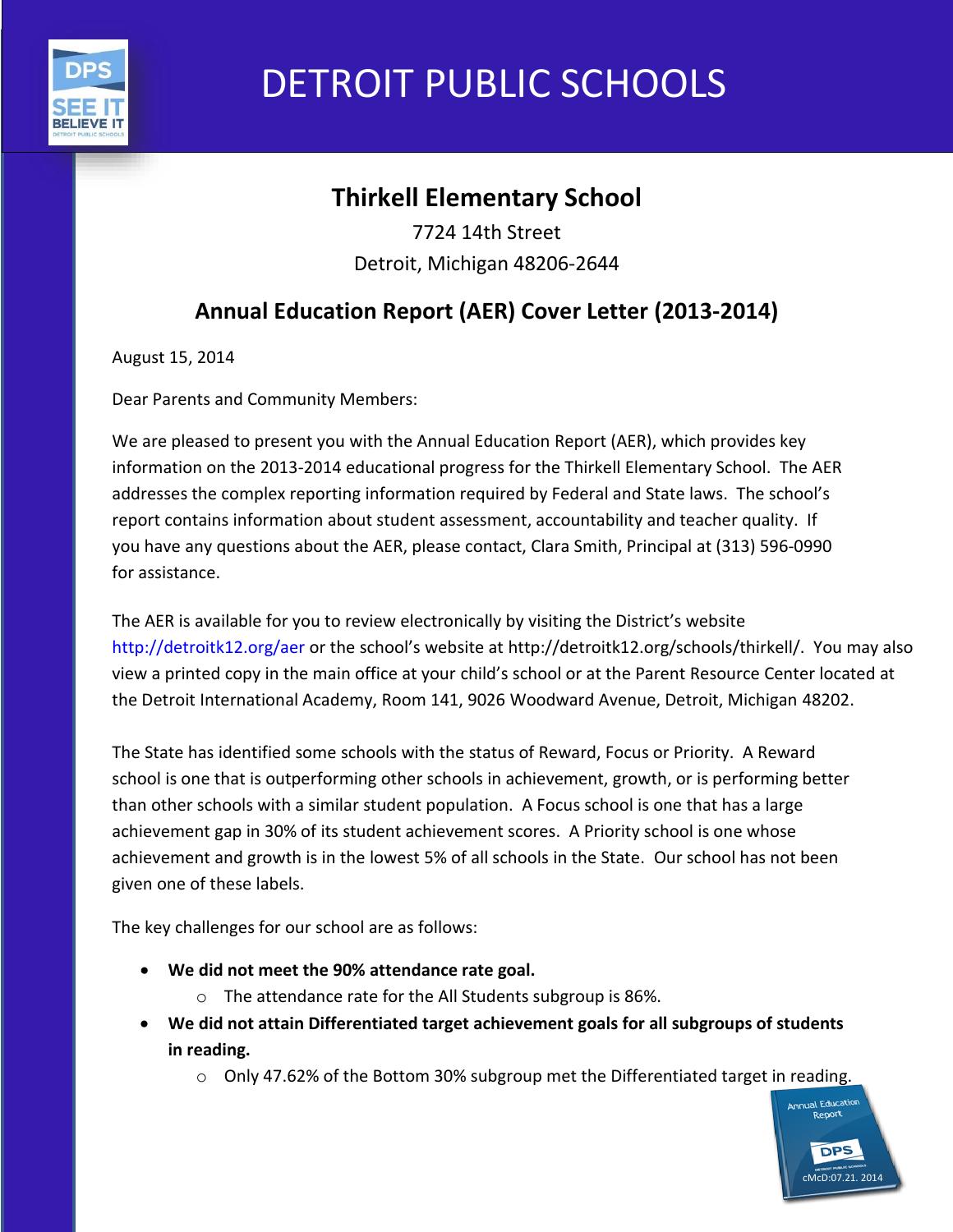- **We did not attain Differentiated target achievement goals for all subgroups of students in writing.** 
	- $\circ$  Only 0.00% of the Bottom 30% subgroup met the Differentiated target in writing.
- **We did not attain Differentiated target achievement goals for all subgroups of students in mathematics.** 
	- $\circ$  Only 1.59% of the Bottom 30%; 40.31% of the Economically Disadvantaged and 23.33% of the Students with Disabilities subgroups met the Differentiated target in mathematics.
- **We did not attain Differentiated target achievement goals for all subgroups of students in science.** 
	- $\circ$  Only 0.00% of the Bottom 30% subgroup met the Differentiated target in science.
- **We did not attain Differentiated target achievement goals for all subgroups of students in social studies.** 
	- $\circ$  Only 0.00% of the Bottom 30% subgroup met the Differentiated target in social studies.

We are actively working to address our Michigan School Scorecard issues, accelerate student achievement and close persistent gaps in achievement. Improving/maintaining Accountability is a major goal at Thirkell elementary. In order to improve/maintain Accountability, it is essential for teachers to be Highly Qualified, teaching in their major areas of study and in the correct grade levels. Teachers must communicate high expectations and expect only excellence from the students.

The MEAP data has now been analyzed according to the proficiency profile analysis. This information will be shared with all staff members and used in planning for the remainder of this academic school year as well as 2014-2015.

Instruction must be aligned with the results of MEAP data, MAP data, district data, classroom observation and anecdotal notes. Teachers must consistently check for understanding and provide opportunities for students to test their knowledge in meaningful ways. Our curriculum and instruction must continue to be student-centered and challenging while promoting higher-order thinking skills.

Teachers will continue to collaborate in professional learning communities (PLC) school-wide and at their grade level to develop formal/informal pre/post assessments, units of study, and weekly lesson plans. PLC's must also serve toward analyzing data from quarterly assessments (Measures of Academic Progress, DIBELS, BURST, Star Math, Star Reading, MEAP and District Benchmark Assessments) to determine areas of strengths and weaknesses. Based on the results teachers can begin planning for differentiation across all subjects.

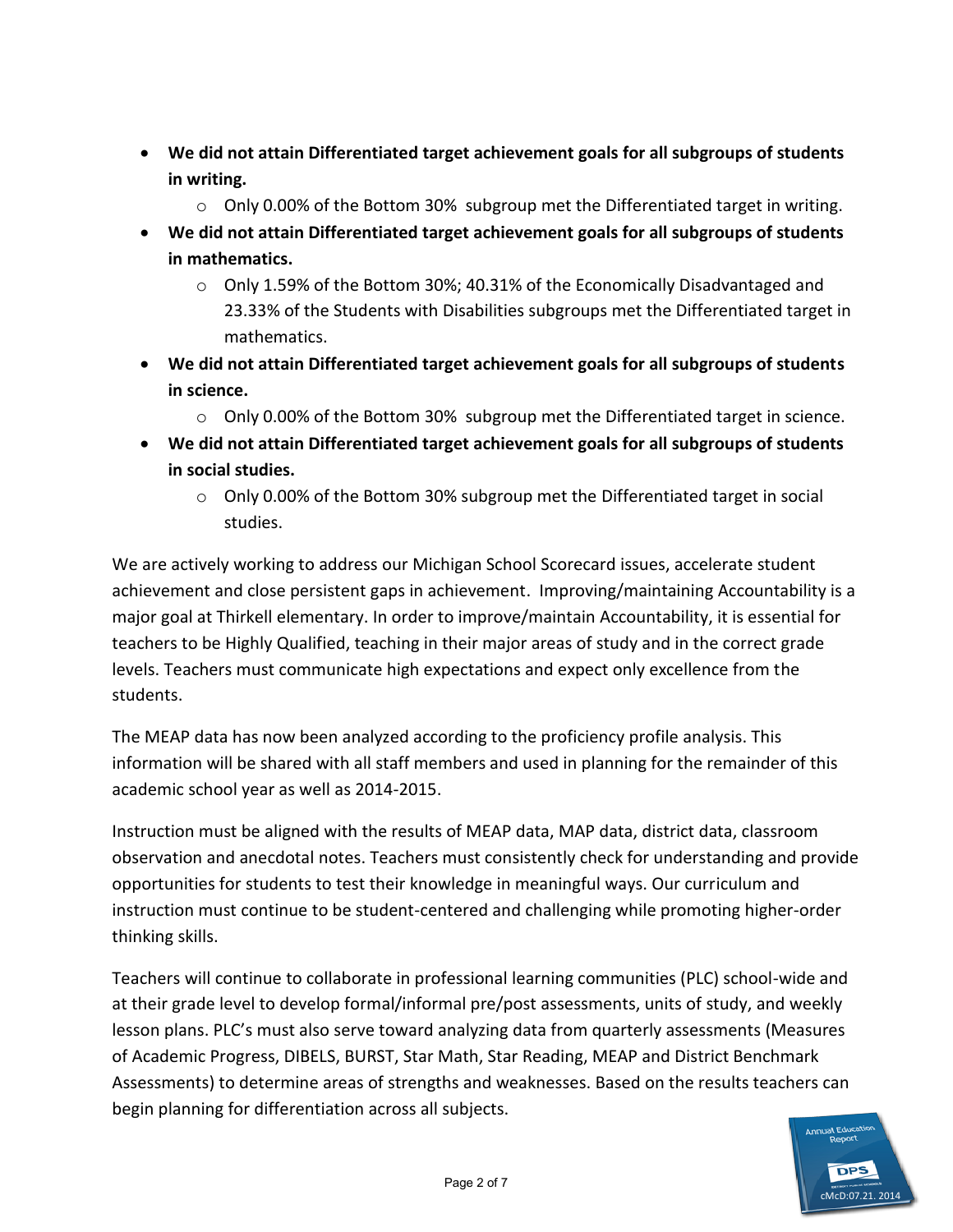Attendance is another major component in maintaining/improving Accountability. Thirkell's administrative team prepares frequent newsletters school-wide to communicate available parent workshops, community outreach programs and the Parent Advisory Council on Student Achievement meetings held monthly. Additional correspondence takes place in each classroom with frequent phone calls, summary reports and individual incentives. Parents must become partners with the schools and view schools as learning institutions where goals are met, careers are determined and dreams become realities.

We have already started reorganizing the physical space within our building. Thirkell's administrative team decided to move our lead Science instructor's classroom upstairs and across the hall from our lead Mathematics instructor. This move was very successful; students in grades 3-6 are now all on one floor which makes for a smoother transition between periods. Teachers are now enjoying more instructional time as a result.

The former Science room is now home to approximately 26 MacBook's accommodated with computer tables and chairs. Thirkell's instructional specialists developed a primary schedule for teachers to visit the lab weekly and assist their students with the Renaissance Learning Suite (Accelerate Math and Reading). The lab is also used to facilitate the many assessments (MAP, Star Math, Star Reading and District Pre and Post Assessments) taken Online throughout the course of the year.

## **Parent Involvement**

Many parents are already benefiting from a program offered by Beyond Basics. The staff members of this organization meet weekly with select parents that signed up for the program.

The school will continue to work with the Parent Advisory Council on Student Achievement to encourage parents to attend professional development for reading, mathematics, helping with homework (tips) and understanding testable objectives (content standards). Parents with students taking the MEAP will learn how to interpret their child's MEAP scores and compare school and district MEAP data summaries.

A parent brochure will be created to assist in test-taking and comprehension strategies as well as example test released items for the MEAP. Parents will be encouraged to listen to their child read daily for a minimum of ten minutes. A webinar will be created where teachers share with parents and students the necessary skills and concepts that have been deemed difficult according to the MEAP data. Worked examples will be included in the webinar for students and parents to refer to when needed. We are also in the process of releasing a school community Facebook page upon approval from the district.

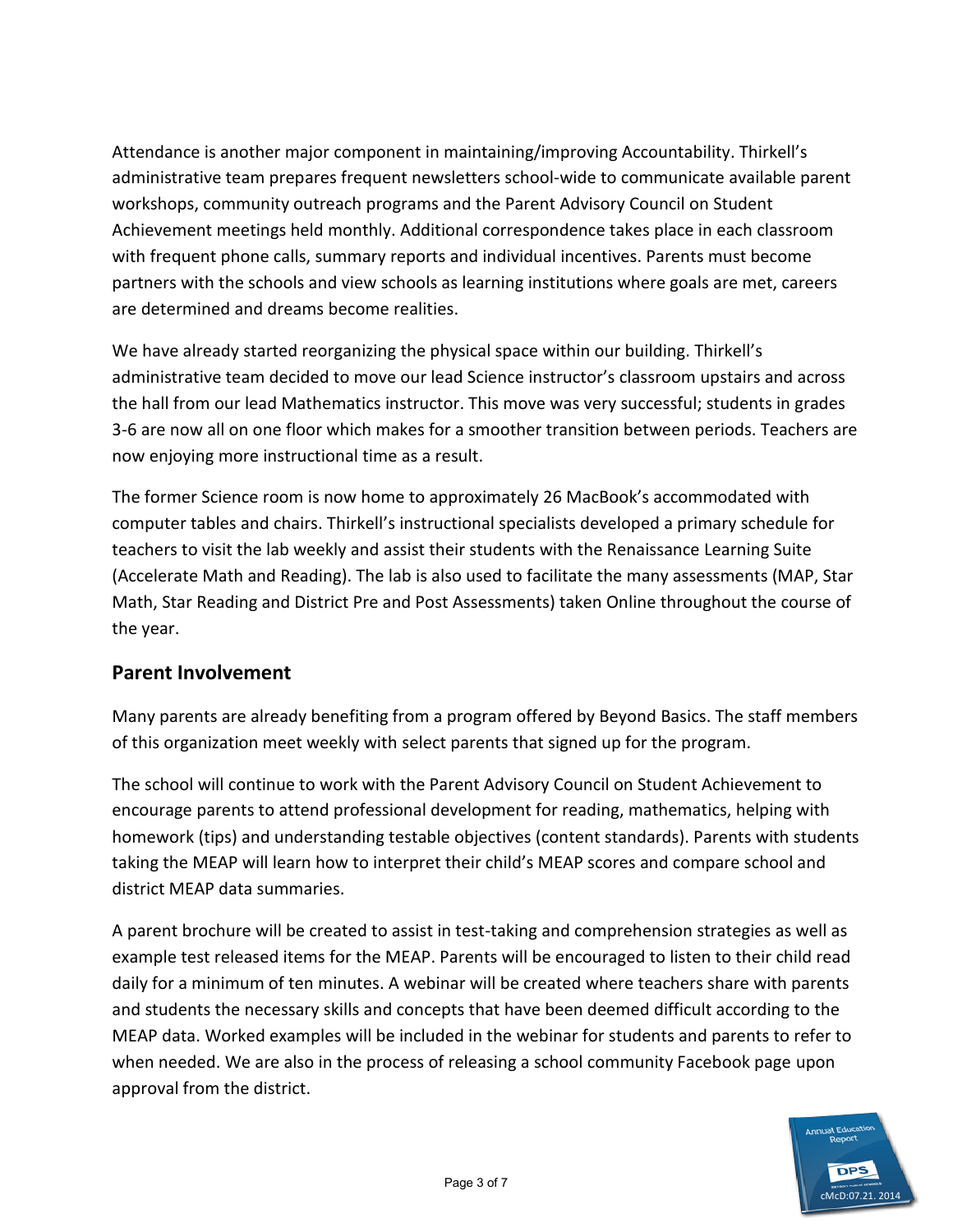Parents are invited to join the Parent Advisory Council on Student Achievement that meets monthly in Thirkell's auditorium. They will also be invited to attend the numerous workshops that are held throughout the school year. Parents are consistently encouraged to volunteer as hall monitors, room moms and dads, service and patrol supervisors/crossing guards and mentors. If parents are utilized properly and recognized as partners, they can become strong allies for the school and the community.

Thirkell has recently acquired a partnership with Mark Wagnon, co-founder of "Teaching our Youth." Three instructional specialists and a full-time student-service assistant make up the Community Outreach Partnership Program at Thirkell School. The vision behind this program is to develop stronger communication with our students' parents. This will allow teachers to share students' needs and accomplishments more effectively and more often. This partnership will foster each student's social, emotional and physical growth.

State law requires that we also report additional information.

## **Process for Assigning Pupils to the School**

Detroit Public Schools has an "Open Enrollment Initiative." This initiative allows students to elect to attend any Detroit Public School without being required to live within the boundary for that school. The "Open Enrollment Initiative" does not apply to the Examination High Schools or Application Schools. Parents may enroll their child(ren) in the school of their interest as long as the school has not reached capacity for their particular grade. Enrollment preference is given to students who live within the boundary of a school.

It should also be noted that transportation will not be provided for students who select a school outside of the boundary of their home school. "Open Enrollment Initiative" resources can be found on our website at: [http://detroitk12.org/resources/prospective\\_students/](http://detroitk12.org/resources/prospective_students/)

## **School Improvement Status**

| Year      | <b>School Improvement Status</b> |  |
|-----------|----------------------------------|--|
| 2013-2014 | No Status                        |  |
| 2012-2013 | Priority                         |  |

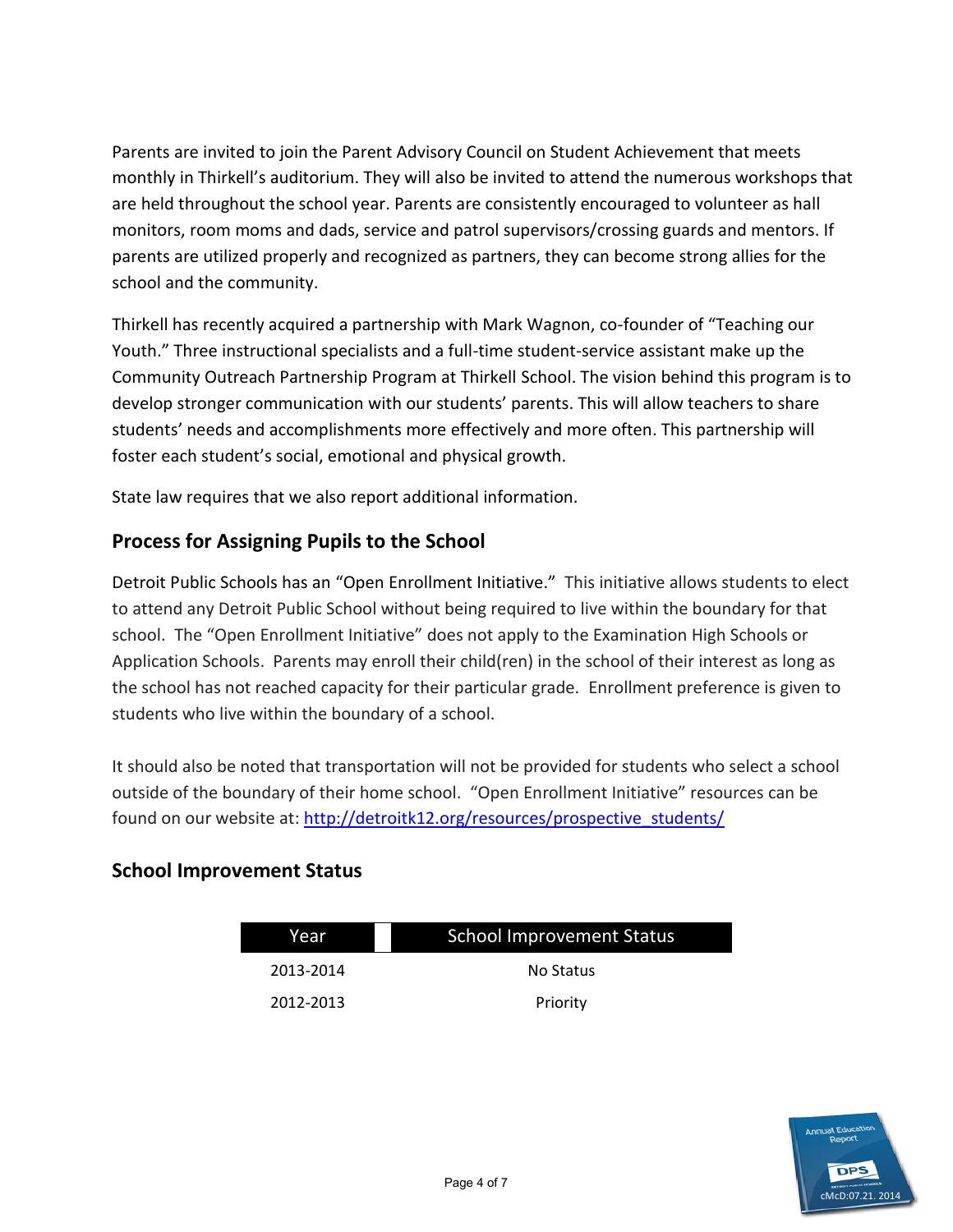## **Detroit Public Schools' Core Curriculum:**

Consistent with the Detroit Public Schools 2013-2017 Strategic Plan**,** there are aggressive plans to accelerate the rate of student achievement and to ensure that students graduate with the academic and social skills necessary for success in college and the workplace.

## **Specific curriculum actions are based on the District's strategic plan to:**

- I. Broaden Services to Address Student Needs
- II. Support Parents and Families
- III. Offer Broad/High Quality Programs
- IV. Improve Customer Service
- V. Create Safe Learning Environments
- VI. Transform Central and School based services to serve customers better
- VII. Improve Technology
- VIII. Minimize the Impacts of Change
	- IX. Foster School-Based Leadership
	- X. Celebrate and Promote Success
- XI. Ensure Fiscal Stability
- XII. Improve Attendance and Discipline

The "Neighborhood-Centered, Quality Schools," Strategic Plan, is available online at [http://detroitk12.org/content/wp-content/uploads/2013/03/Strategic\\_Plan\\_DRAFT-FINAL.pdf](http://detroitk12.org/content/wp-content/uploads/2013/03/Strategic_Plan_DRAFT-FINAL.pdf)

## **Access to the Core Curriculum**

The instructional strategies and grade level expectations are aligned to the State standards and the NAEP. This represents the core curriculum, which is supported by the texts, materials, computer software and other school level resources used daily in the classrooms. All of the professional development activities are aligned to the core curriculum.

The implementation is a process delineated in the District Plan. This plan serves as the framework for each school's academic achievement plan.

The frequent monitoring of the implementation of these plans are conducted by the school diagnostic visits, review of the benchmark assessments, use of the teacher evaluation tool and adherence to the pacing calendar.

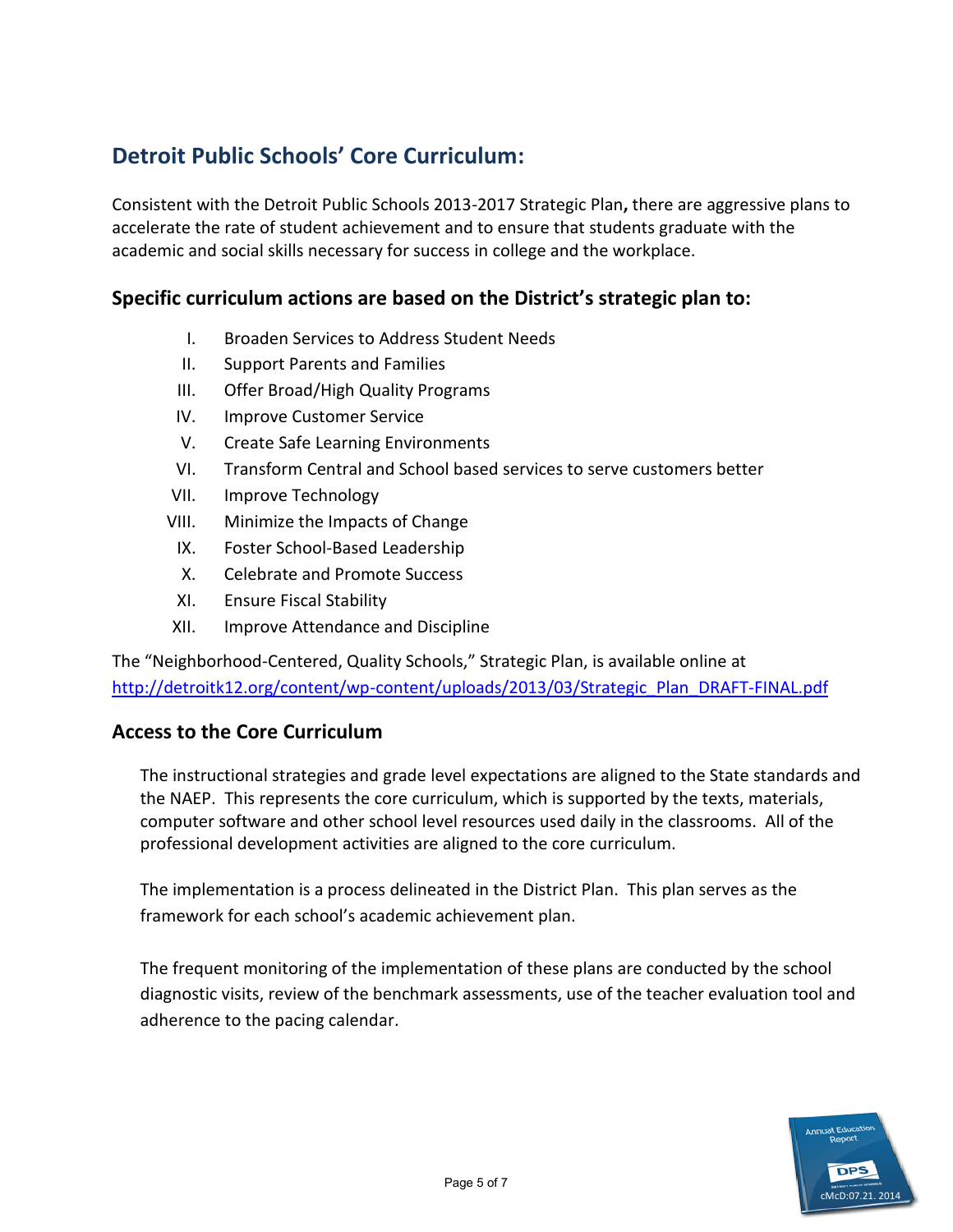The variances from the State Plan can be found in the grade level expectations, which are also aligned to the higher standards of NAEP.

Parents/Guardians are offered classes to increase parenting skills, early childhood literacy, adult literacy and GED. During the school year, the Regional Parent Resource Center is a vehicle for parents and other community members to participate in regular and on-going informational and participatory sessions focused on curriculum and instruction. Learning Village (an online instructional management system), Web updates and semi-annual progress reports are a means to disseminate achievement information to educators. Parents will have the opportunity to monitor students' progress, including attendance, through **Parent Connect**  in the Fall.

Detroit Public Schools Core Curriculum is currently under revision. Pacing Charts and Curriculum guides will be posted to the Division of Teaching and Learning under the Leadership page of our website in the near future.

#### **Parent Engagement**

- $\clubsuit$  Use the technology portal for parents to view daily lessons and to communicate with teachers.
- $\cdot$  Implement and follow through with the parent contracts.
- Use the Parent Resource Center to engage parents in innovative workshops and sessions that are practical and will result in parent support to students at home.

## **Student Achievement Results**

Aggregate Student Achievement Results and Detroit Public Schools Quarterly NWEA~MAP Reading and Mathematics reports for Thirkell Elementary School can be found on the Detroit Public Schools' web page at the Research, Evaluation and Assessment site at [http://detroitk12.org/data/rea/.](http://detroitk12.org/data/rea/) The following reports are available:

- District Profile Report
- Combined School Profile Reports
- Individual School Profile Reports
- Adequate Yearly Progress (AYP) Reports
- Michigan Accountability Scorecard Report
- Annual Education Report
- NWEA ~ MAP aggregate student achievement results